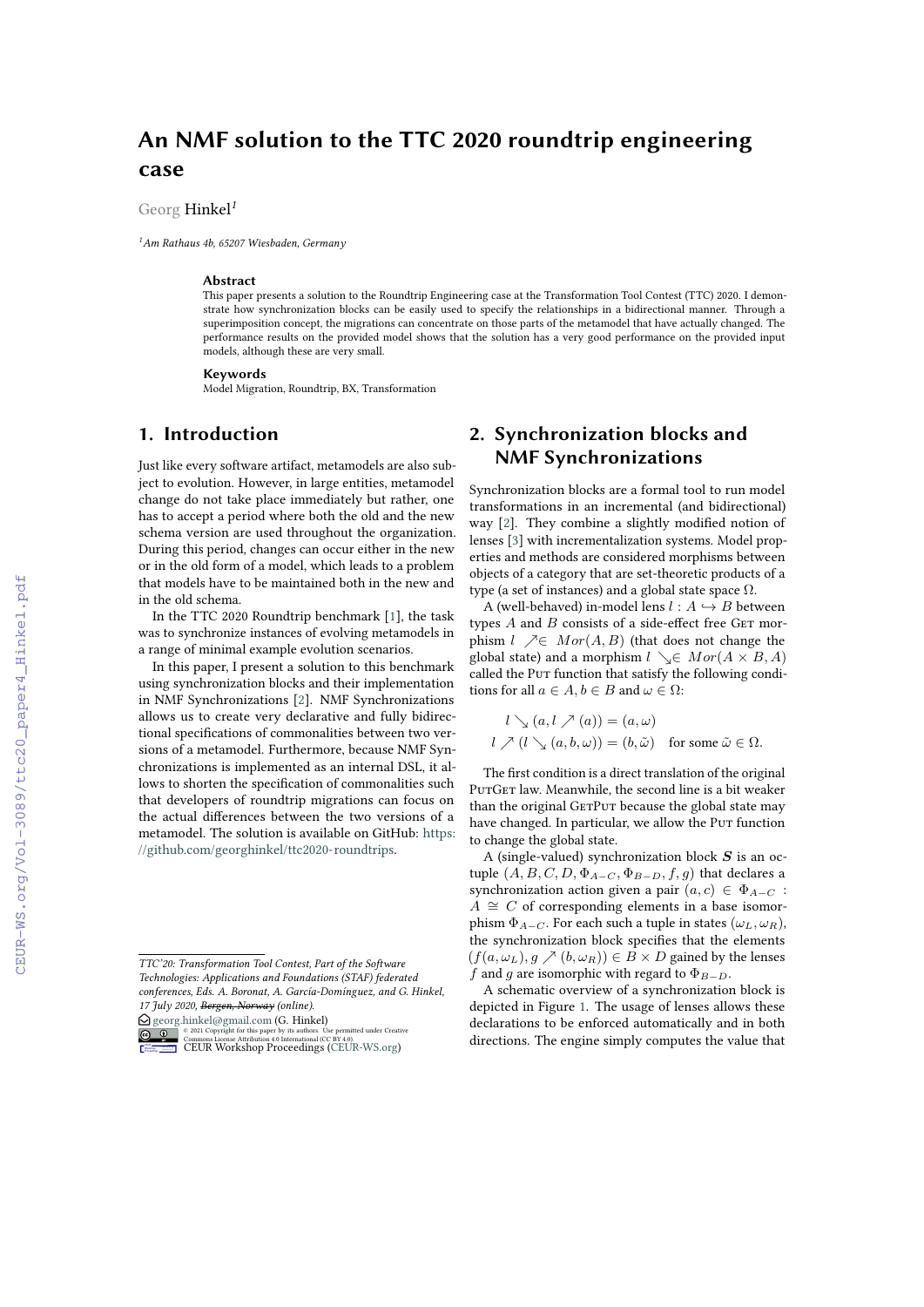

**Figure 1:** Schematic overview of unidirectional synchronization blocks

the right selector should have and enforces it using the Put operation. Similarly, a multi-valued synchronization block is a synchronization block where the lenses  $f$  and  $q$  are typed with collections of  $B$  and  $D$ , for example  $f : A \hookrightarrow B*$  and  $g : C \hookrightarrow D*$  where stars denote Kleene closures.

Synchronization blocks have been implemented in NMF Synchronizations, an internal DSL hosted by C# [\[4,](#page-4-0) [2\]](#page-3-0). For the incrementalization, it uses the extensible incrementalization system NMF Expressions [\[5\]](#page-4-1). This DSL is able to lift the specification of a model transformation/synchronization in three orthogonal dimensions:

- **Direction:** A client may choose between transformation from left to right, right to left or in check-only mode
- **Change Propagation:** A client may choose whether changes to the input model should be propagated to the output model, also vice versa or not at all
- **Synchronization:** A client may execute the transformation in synchronization mode between a left and a right model. In that case, the engine finds differences between the models and handles them according to the given strategy (only add missing elements to either side, also delete superfluous elements on the other or full duplex synchronization)

This flexibility makes it possible to reuse the specification of a transformation in a broad range of different use cases. Furthermore, the fact that NMF Synchronizations is an internal language means that a wide range of advantages from mainstream languages, most notably modularity and tool support, can be inherited [\[6\]](#page-4-2).

## **3. Solution**

Our solution consists of two parts: At first, I describe the solutions to all four of the scenarios using vanilla NMF Synchronizations, that is, using explicit coding. Afterwards, I explain the necessary steps to turn this into a generic solution.

<span id="page-1-0"></span>



#### **3.1. Specific solution**

 $\overline{5}$ 

 $\begin{array}{c} 11 \\ 12 \end{array}$ 

13 }

The idea of synchronization blocks is to specify the semantic overlap between two metamodels, not their difference. For scenario 1, this overlap consists of the name, which is still the same, and the overlap that the age can be computed from the year of birth or vice versa. This is depicted in Listing [1.](#page-1-0)

In particular, both aspects of the semantic overlap can be specified with just one line of code each. Here, the calculation of the age from the year of birth (and vice versa which NMF is able to automatically infer) is very simple because the inversion of a subtraction is already built into NMF. However, NMF also allows to specify a custom conversion operation and an appropriate lens to put back the value, in case a metamodel evolution requires more sophisticated adaptions.

As a very simple example, such a conversion is used in scenario 3, because the coalescing operator is not reversible in NMF by default. The implementation of the custom conversion is shown in Listing [2.](#page-1-1)

```
blic class Person2Person : SynchronizationRule<V1Person,
           V2Person> {
        2 public override void DeclareSynchronization() {
          Synchronicze(p \Rightarrow p.Name, p \Rightarrow Coalesce(p.Name));
 4 }
     6 [LensPut(typeof(Scenario3Solution), nameof(CoalesceBack))]
     7 public static string Coalesce(string value) {
        return value ??
 9 }
10 public static string CoalesceBack(string value, string
           coalesced)
         12 return coalesced;
```
Listing 2: The synchronization blocks to specify the semantic overlap between the Person classes in scenario 3

In particular, one only needs to annotate a given conversion method with a lens put annotation in order to tell NMF how to invert this function call.

In order to run these synchronization blocks, I instruct NMF to enforce the consistency relations specified using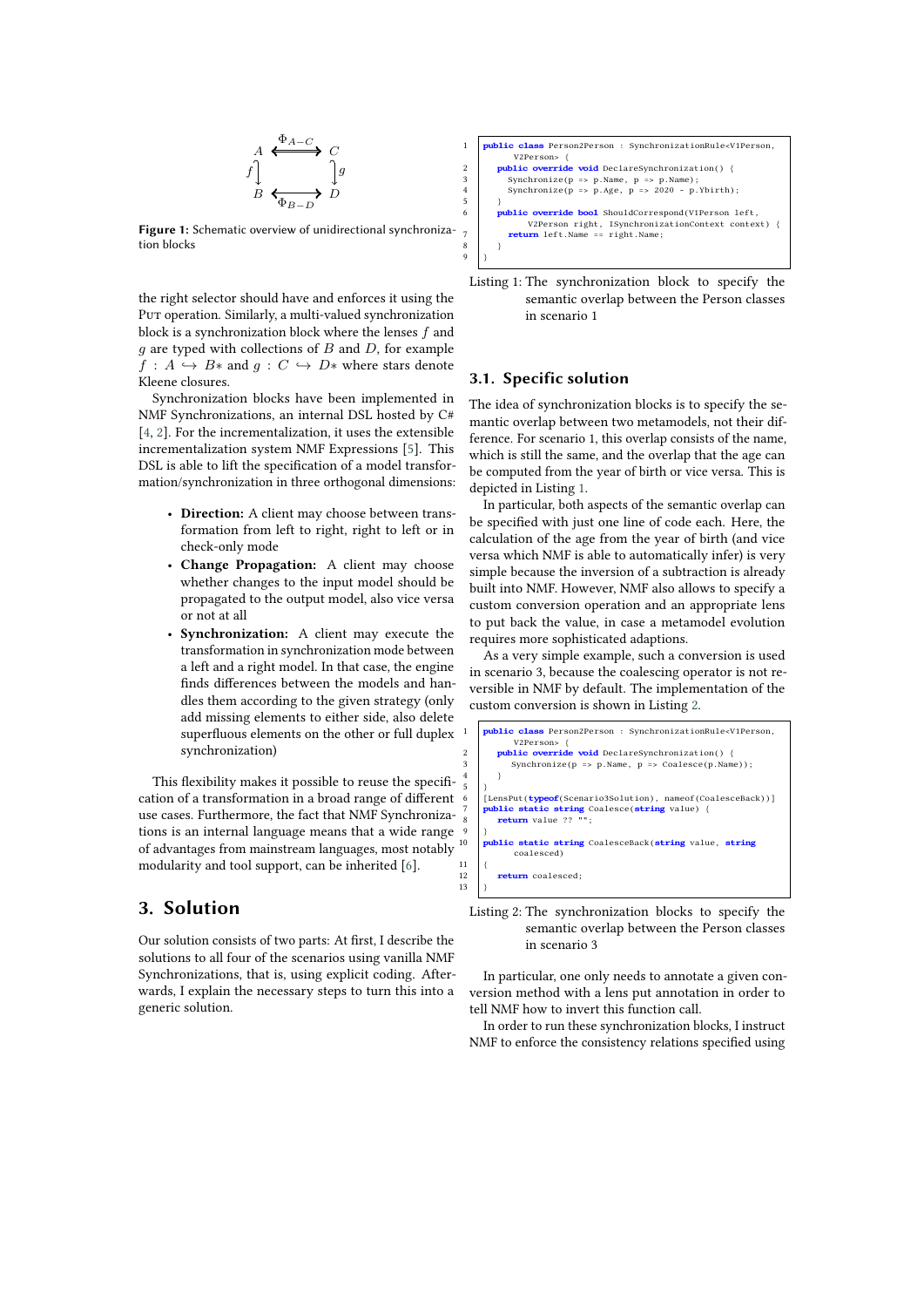<span id="page-2-0"></span>

| 1              | var repository = new ModelRepository();                                                          |
|----------------|--------------------------------------------------------------------------------------------------|
| $\mathfrak{D}$ | <b>var</b> input = LoadModel <scenario1.v1.model.person>(repository)</scenario1.v1.model.person> |
|                | ÷                                                                                                |
| 3              |                                                                                                  |
| $\overline{4}$ | <b>var</b> transformation = $new$ Scenario1Solution();                                           |
| 5              | transformation.Initialize();                                                                     |
| 6              |                                                                                                  |
| 7              | Scenario1.V2.Model.Person result = $null;$                                                       |
| 8              | // this call is the migrate step                                                                 |
| 9              | transformation.Synchronize(ref input, ref result,                                                |
|                | SynchronizationDirection.LeftToRightForced,                                                      |
|                | ChangePropagationMode.None);                                                                     |
| 10             | // this call is the migrate back step                                                            |
| 11             | transformation.Synchronize(ref input, ref result,                                                |
|                | SynchronizationDirection.RightToLeftForced,                                                      |
|                | ChangePropagationMode.None);                                                                     |
| 12             |                                                                                                  |
| 13             | repository. Save(input, Output);                                                                 |
|                | $\sim$ $\sim$<br>$\sim$ $\sim$<br>.                                                              |

Listing 3: Running the transformation: Migrate and <sup>15</sup> migrate back

synchronization blocks either from left to right or from  $_{20}$ right to left. In the context of this solution, left means V1 (because I always noted the V1 type on the left) and right  $\frac{21}{22}$   $\Big\}$ means V2. Migrate and Migrate back therefore translate to simply calling the transformation with direction *left to right forced* and *right to left forced*. Here, forced means that also null values are propagated.

The execution of the synchronization is depicted in Listing [3.](#page-2-0) I first create a model repository in which I load the input model (lines 1 and 2), then create and initialize the transformation (lines 4/5). Then, I create a new and empty variable that I use to hold the migrated V2 model in line 7. In line 9, I force NMF to override this variable and put the migrated Person model element. Then, I immediately migrate the model back, using the same pattern. As the last parameter suggests, NMF is also able to obtain an incremental change propagation in case the models are to be used in-memory, but offline synchronization is also supported (by just disabling the change propagation).

A new information as in scenario 2 simply can be implemented by not synchronizing this attribute. Multiple edit operations as in scenario 4 simply means to combine the necessary synchronization blocks.

#### **3.2. Generic solution**

The biggest problem that I see with the specific solution is that the identical parts of the metamodel have to be specified over and over again. While of course not a problem for very small metamodels such as the ones in the benchmark, this can become a problem once the idea is applied to big metamodels with hundreds of classes as one has to create a separate synchronization rule for each metaclass and a synchronization block for every feature.

The code for generating such synchronization blocks for single-valued attributes and references is depicted in

<span id="page-2-1"></span>

Listing 4: Generating a synchronization block for each unchanged attribute and reference

Listing [4.](#page-2-1) For brevity, we do not handle inheritance, multivalued attributes or references and only check whether an attribute or reference with the same name exists and whether the lower bound is the same (in order to account for the difference between null values and empty strings in scenario 3).



Listing 5: Generating synchronization rules

What we need to do is to generate synchronization rules to house the generated synchronization blocks. For this, we simply iterate over the classes of the metamodel and check whether there is a corresponding class in the new metamodel.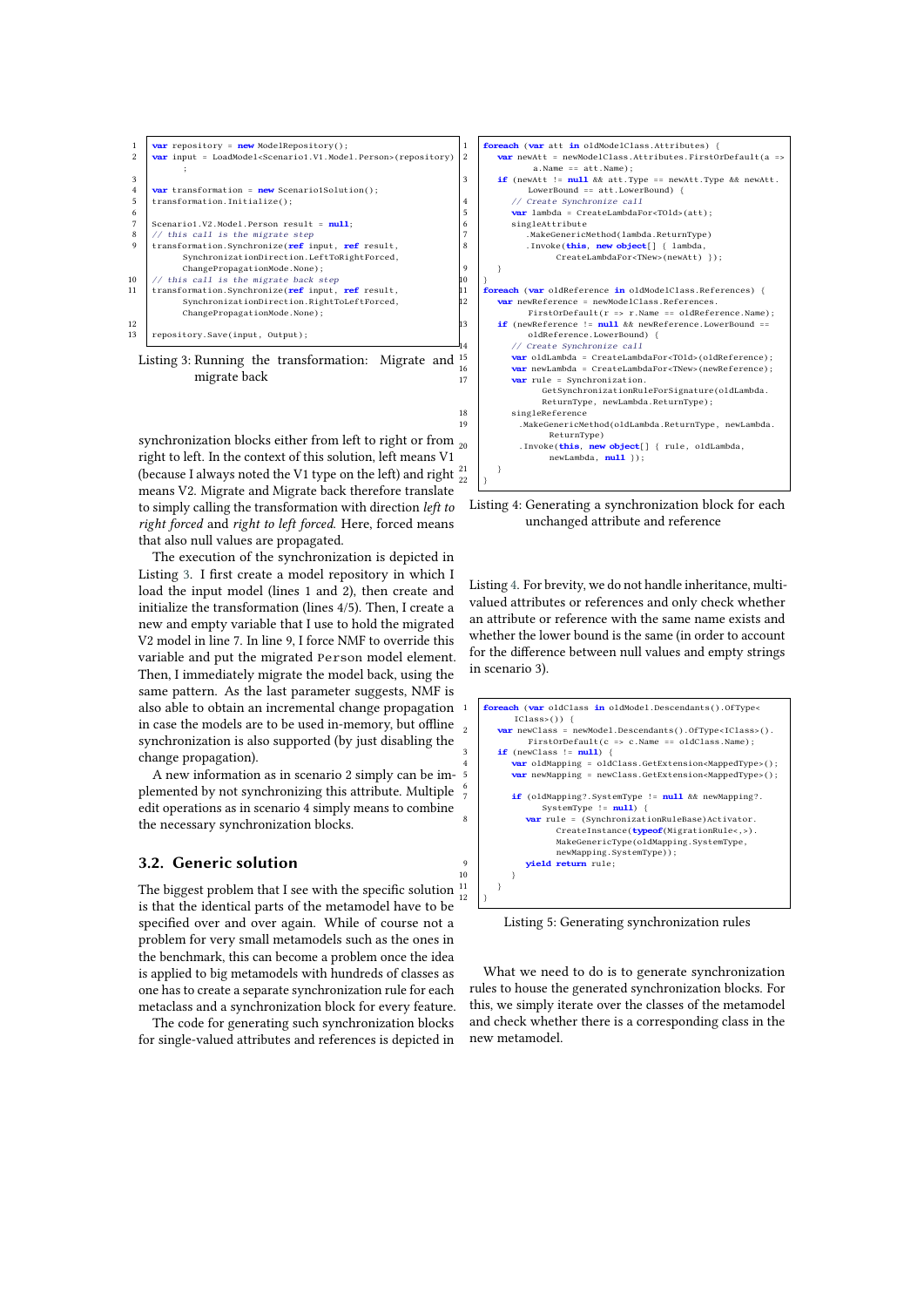<span id="page-3-1"></span>

Listing 6: Superimposition of the migration for person elements

With these two artifacts, we get a model synchronization that automatically synchronizes all classes and features that have not changed (meaning that a feature with the same name exists), but we still need to specify the semantic overlap that is contained in different attributes such as the corespondence between age and year of birth.

To do that, we use the superimposition concept that is available in NMF Synchronizations, depicted in Listing [6.](#page-3-1) That is, we inherit from our new migration class that spawns the synchronization rules to synchronize the unchanged bits and then superimpose this rule by a more detailed rule that inherits the synchronization of unchanged attributes and references (line 5) and add the synchronization of the age with the year of birth by subtracting from 2020.

#### **4. Evaluation**

I ran performance measurements of the solution on a Intel Core i7-8550U CPU on a system with 8GB RAM running Windows 10. The results are depicted in Figure [2.](#page-3-2) The figure shows the required time to synchronize the model changes forward and backward. The suffix indicates the direction that is executed first, i.e. *Scenario1Backward* means that the V2 version of scenario 1 is migrated back to V1 and then migrated to V2 again, *Scenario1Forward* means that the V1 version of scenario 1 is migrated to V2 and back to V1 again.

As the figure shows, the solution is generally very fast. If the synchronization is only called once, the effects of just-in-time compilation and assembly loading cause an average of little more than 10ms but if the synchronization is repeated often, the runtime anneals to roughly 10ns per iteration. However, the input model size is also trivially small and therefore, the results are hardly meaningful. A thourough performance evaluation would require larger models that the benchmark did not provide.

<span id="page-3-2"></span>

**Figure 2:** Performance results for running the Transformation step of the solution multiple times.

### **5. Conclusion**

I think that the NMF solution highlights the advantages model transformations based on synchronization blocks can offer in terms of flexibility. A single specification of consistency relationships between the evolution steps of a metamodel suffices to transform instances forwards and backwards. Boilerplate rules can be calculated automatically while the essential differences between two evolution steps (the actual migration) is specified manually with the full flexibility.

One may think that the generic solution and the reflection it performs must lead to a slow solution. However, this is not true because NMF uses the .NET expression compiler under the hood to compile the expressions that are built through reflection. Therefore, the reflection only affects the initialization of such a transformation, the runtime is completely identical.

### **References**

- [1] L. Beurer-Kellner, J. von Pilgrim, T. Kehrer, Round-Trip Migration of Object-Oriented Data Model Instances, [http://www.transformation-tool-contest.eu/](http://www.transformation-tool-contest.eu/2020_roundtrip.pdf) [2020\\_roundtrip.pdf,](http://www.transformation-tool-contest.eu/2020_roundtrip.pdf) 2020.
- <span id="page-3-0"></span>[2] G. Hinkel, E. Burger, Change Propagation and Bidirectionality in Internal Transformation DSLs, Software & Systems Modeling (2017). URL: [http://rdcu.](http://rdcu.be/u9PT) [be/u9PT.](http://rdcu.be/u9PT) doi:[10.1007/s10270-017-0617-6](http://dx.doi.org/10.1007/s10270-017-0617-6).
- [3] J. N. Foster, M. B. Greenwald, J. T. Moore, B. C. Pierce, A. Schmitt, Combinators for bidirectional tree transformations: A linguistic approach to the view-update problem, ACM Transactions on Programming Languages and Systems (TOPLAS) 29 (2007). URL: [http://doi.acm.org/10.1145/1232420.1232424.](http://doi.acm.org/10.1145/1232420.1232424) doi:[10.](http://dx.doi.org/10.1145/1232420.1232424) [1145/1232420.1232424](http://dx.doi.org/10.1145/1232420.1232424).